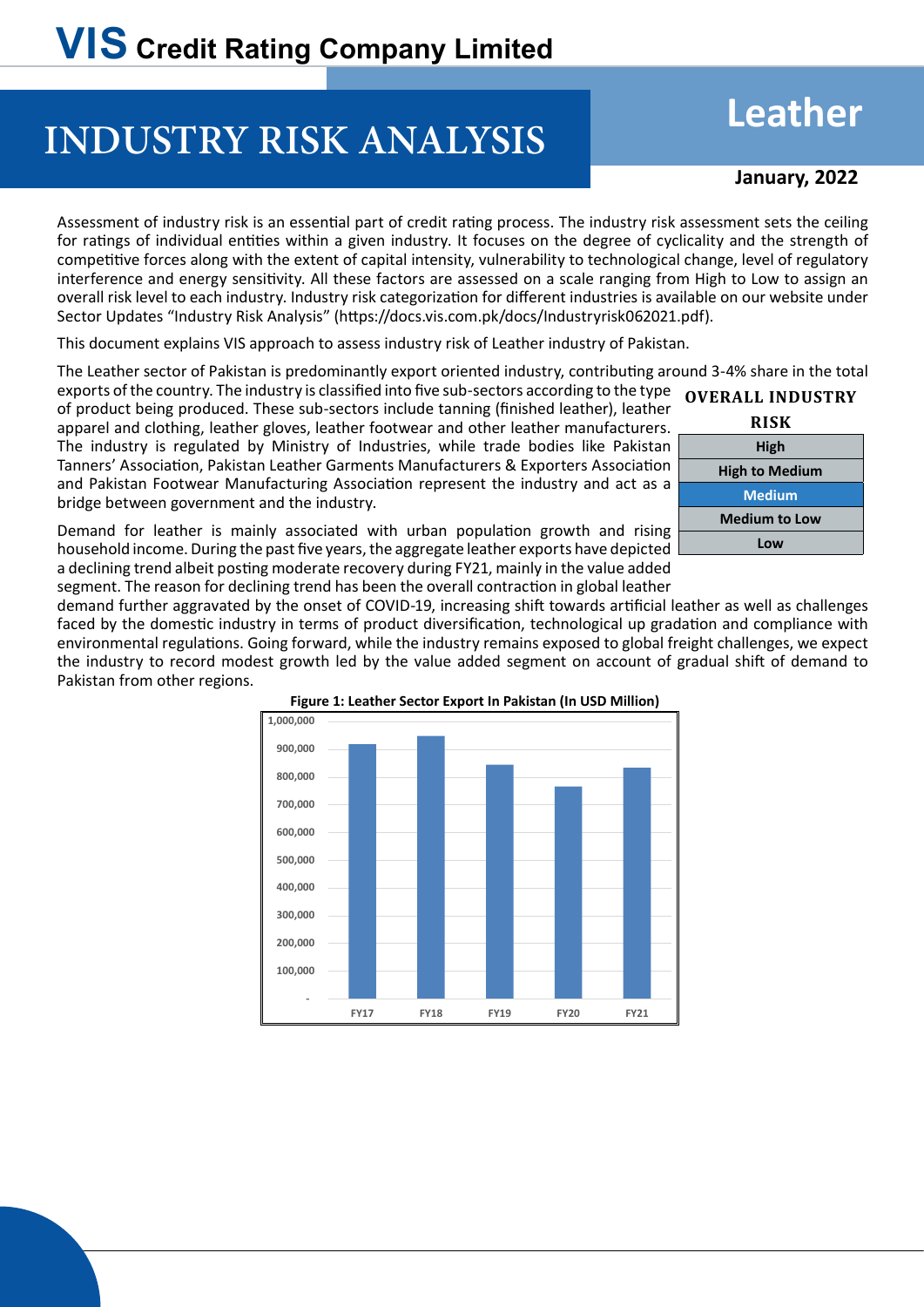|                  | <b>FY19</b> | <b>FY20</b> | <b>FY21</b> |  |
|------------------|-------------|-------------|-------------|--|
| Tanned leather   | 252.2       | 184.2       | 161.9       |  |
| Leather garments | 256.3       | 250.9       | 286.1       |  |
| Leather gloves   | 217.9       | 212.8       | 260.1       |  |
| Leather footwear | 106.4       | 107.2       | 108.4       |  |
| Others           | 11.4        | 10.3        | 16.5        |  |
| <b>Total</b>     | 844.3       | 765.3       | 833.2       |  |

#### **Table 1: Leather Exports Breakup (In USD Million)**

**Source: Pakistan Bureau of Statistics**

The major raw material used in leather industry is animal hides. Availability of livestock population is abundant in Pakistan but lacks in efficient management and collection of animal hides creating hurdles for the smooth operation of the industry. The overall collection of hides has depicted a 20% drop from 2020 during Eid-ul-Azha (major source of hides' collection) owing to the COVID-19 pandemic, low purchasing power of the people and less spending by consumers and overall business environment. This has resulted in rise in the prices of the animal hides purchased by leather manufacturers which is expected to impact margins in the ongoing year, although currency devaluation is likely to offset the increase in costs.

Leather is mainly used in fashion accessories, mostly supplementary to other clothing items and while demand for premium fashion products continue to rise, demand dynamics remain exposed to volatility in economic activity, including income levels. As such, leather industry has been assessed as High risk on account of cyclicality. A quantitative analysis was also conducted using VIS industry database earnings depicted a close correlation to changes in economic downturns.

Assessment of competitive risk captures barriers to entry, availability of substitutes and risk in growth trends. Barriers to entry in the leather sector are considered low given the significant number of small to medium sized players. More than 800 players exist in the industry majorly small scale players; indicative of a lower investment size with no significant technical or branding cost involved. However, presence of large number of players in an industry that has been registering a decline for the last couple of years together with more stringent environmental regulations to comply with provides a deterrent against new players to some extent and therefore the risk of effectiveness of barriers to entry is considered medium.

The risk of substitution in the leather industry remains Medium. The market trend for synthetic leather is gaining momentum. Increasing market demand for synthetic leather is reinforced by growing awareness about animal rights and also comparatively lower prices of faux leather available in the market. However, leather is still predominantly used in the major markets across the world. Therefore, risk of substitution in the leather sector is considered Medium.

Risk in Growth trends in this sector remain high; driven by environmental issues as the leather manufacturing process causes great harm to the environment (due to which the leather industry has shifted from industrialized world to the developing countries) and availability of many synthetic leather alternatives offering comparatively lower prices. Therefore, given Low barriers to entry, Medium risk of substitution and High risk in growth trends, overall competitive risk for the sector is assessed as High to Medium.

On the capital expenditure front, capital intensity has been assigned as Low risk. Capital intensity parameter measures the risk of entering the industry assessed by the level of capital requirement, tenure of return on capital, and access to debt/equity financing. While research and development expenditure is required for producing innovative leather articles and investment in training of labor to acquire enhanced skills, level of investment expenditure for establishing a tanning facility is considered low when compared with other capital intensive industries.

Technology risk is considered Medium as Pakistan's Leather industry is characterized with not much substantial R&D spends. There is not a significant requirement of technological implementation however; the shortage of skilled labor along with inadequate vocational training does impact the prospects of the leather industry. Vocational training institutes do not produce a sufficient number of highly skilled workers for the leather industry and the manufacturing unit remains dependent on the unskilled and semi-skilled workforce. Risk is considered medium given changing preferences. To remain competitive in the export markets, companies will have to invest in environmentally friendly technology and processes and therefore assessed as medium risk for technological risk. Regulatory Risk for the leather industry is considered Medium to Low. While prices of final leather products are based on market forces of demand and supply in line with the competitive forces in the international markets, with little or no intervention by